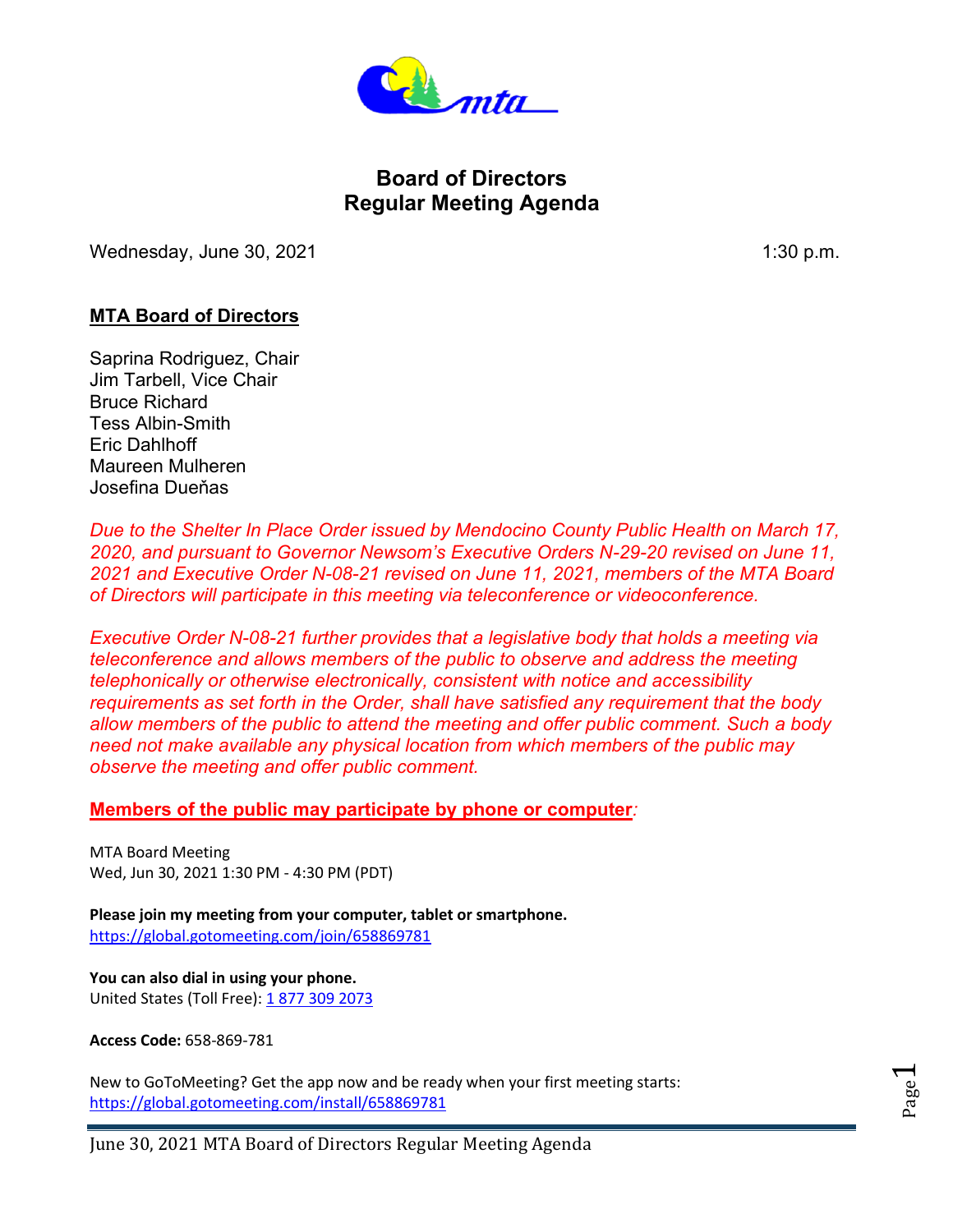*Please press mute on your phone or computer until public comments are open. The Chair will call for public comments during the Public Comment section of the agenda as well as during each agenda item discussion. Members of the public may also submit questions via email by 5:00 p.m. on June 29, 2021. Email comments to sara@mendocinotransit.org and these comments will be read aloud during the public comment section of the meeting and be made part of the official record of the meeting.* 

*Please visit <https://mendocinotransit.org/board-of-directors/> to view available agenda background documents.* 

## **AGENDA ITEMS**

**A. CALL TO ORDER**

# **B. PUBLIC COMMENT**

*MTA Board of Directors welcomes participation in its meetings. Comments shall be limited to three (3) minutes per person so that everyone may be given an opportunity to be heard. To expedite matters and avoid repetition, whenever any group of persons wishes to address the MTA Board of Directors on the same subject matter, the Chair may request that a spokesperson be chosen by the group. This item is limited to matters under the jurisdiction of the Mendocino Transit Authority which are not on the posted agenda. Public criticism of the MTA Board will not be prohibited. No action shall be taken.*

# **C. CONSENT CALENDAR**

- 1. Approval of Minutes of May 26, 2021 Board Meeting
- 2. Approval of Minutes of June 1, 2021 Special Board Meeting
- 3. Acceptance of Service Performance Report
- 4. Approval of Amended Board Meeting Schedule for Fiscal Year 21-22
- 5. Acceptance of Financial Statements July 1, 2020 through April 30, 2021

## **D. ACTION & DISCUSSION**

- 1. Unmet Needs: Solicit Public Input
- 2. Adoption of Resolution 2021-\_\_ Approving and Adopting a Final Operations Budget and Non-Represented Wage Table for Fiscal Year 21-22
- 3. Adoption of Resolution 2021-\_\_ Approving and Adopting a Final Capital Budget for Fiscal Year 21-22
- 4. Adoption of Resolution 2021- Adopting Mendocino Transit Authority's Section 125 Program Document